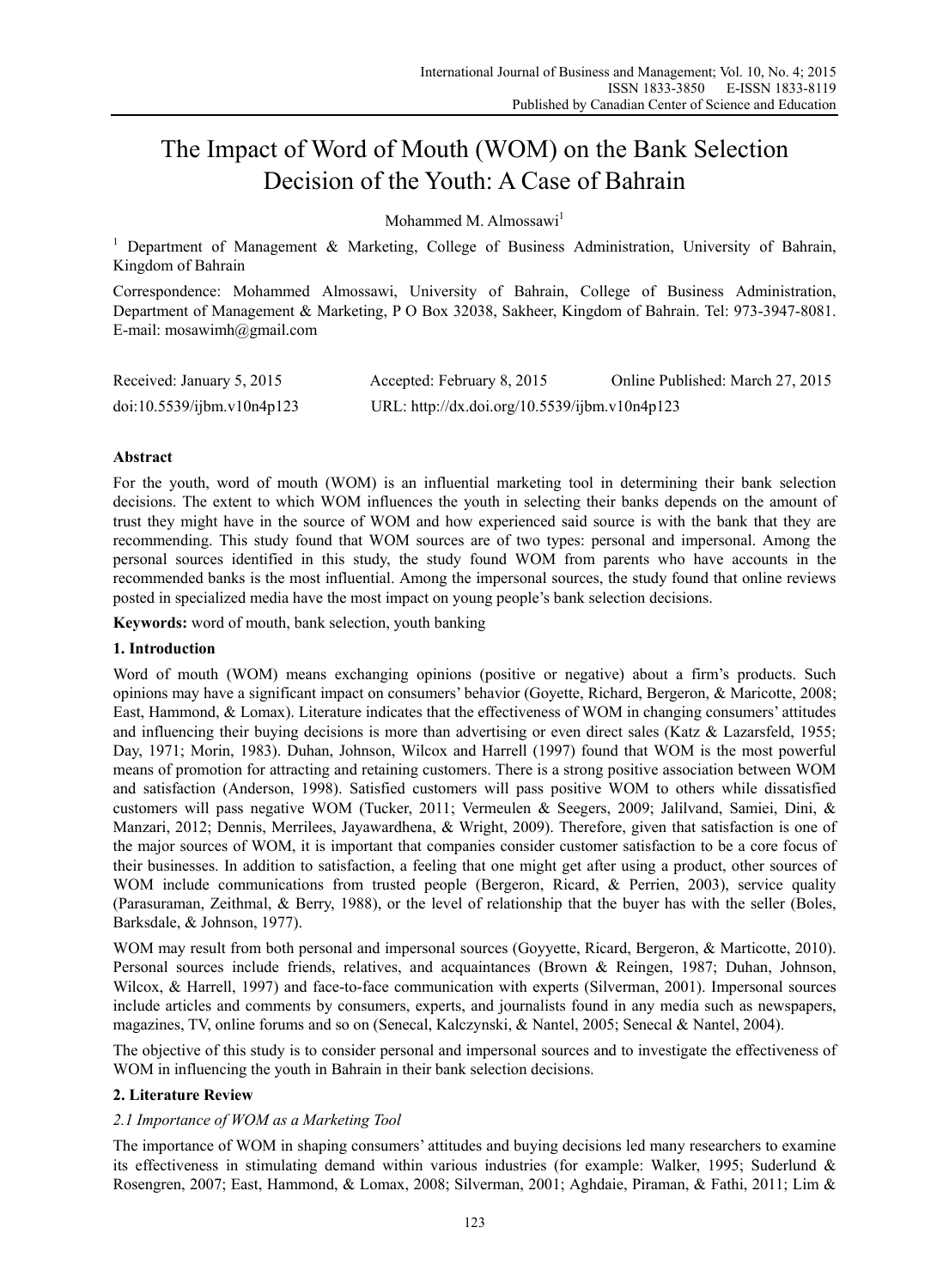Beatty, 2005; Mir, 2011; Chen, 2011). Lytras et al. (2009) found that positive WOM will most likely result in having a stronger relationship between consumers' emotional trust and their intention to shop online. WOM complements advertising by disseminating the information that is embedded in the advertisement (Goldenberg, Libai, & Muller, 2001; Day, 1977). Past studies have shown that WOM has significant impact on consumers' attitude and buying decisions (Soderland & Rosengren, 2007; Bone, 2005; Charlette, Garland, & Marr, 1995) especially in situations where products perform above or below customers' expectations (Bone, 1995). WOM also plays an important role in changing negative or neutral attitudes into positive attitudes (Day, 1971). Lee and Lee (2009) reported that WOM has an influence on the consumers' buying judgments. This was confirmed by Ladhari (2007) who found that there is a positive relationship between satisfaction and positive WOM. Similarly, Chaniotakis and Lymperopoulos (2009) found such a relationship in the service markets. On the other hand, other studies reported that dissatisfaction results in negative WOM (Richins, 1983). Matos and Rossi (2008) explained the situation from a different perspective. They reported that dissatisfaction leads to disloyalty which results in spreading negative information about a product, which is to say, negative WOM. Firms spend a lot of money and time to avoid negative WOM because of its ability to damage a firm's reputation or the reputation of its products (Hart, Heskett, & Sasser, 1990) and its effect is stronger than positive WOM (Weinberger & Dillon, 1980; Chevalier & Mazlin, 2006; Scott & Tybout, 1981; Charlette, Garland, & Marr, 1995). Fails & Francis (1996) investigated the ability of demographic variables to predict consumers' WOM. These studies reported that variables such as sex, educational level and age were predictors of positive WOM, while variables such as income and age were predictors of negative WOM. Kempf and Palan (2006) reported that the demographic factor of sex plays an important role in forming WOM, stating "positive WOM is most influential on brand evaluations when the communicator's sex and the WOM recipient's sex are opposite".

Literature indicates that WOM is highly important to the marketing of services (Mangold, Miller, & Brockway, 1999; Berry, 1980; Zeithmal, 1981; Zeithmal, Parasuraman, & Berry, 1985). Murray (1991) reported that in service purchase decisions, WOM helps consumers to reduce the level of perceived risk and uncertainty (Sweeney, Soutar, & Mazzarol, 2008; Woodside & Delozier, 1976; Roselius, 1971; Settle & Alreck, 1989; Von Wangenheim & Bayon, 2004). Therefore, in examining the effectiveness of WOM, the service industry received wide attention by researchers. For example, tourism (Haywood, 1989; Albarq, 2014; Litvin, Goldsmith, & Pan, 2008; Bone, 1992; Goldenberg, Libai, & Muller, 2001; Gretzel & Yoo, 2008; Ye, Law, Gu, & Chen., 2011; Jalilvand, Samiei, Dini, & Manzari, 2012; Zhou & Lai, 2009), hotels (Stokes & Lomax, 2001; Shaw, 1997), health care (Chaniotakis & Lymperopoulos, 2009; Youssef & Bovaired, 1996; Moulin, 2004; Lim & Tang, 2000; Wisniewski & Wisniewski, 2005; Silverstro, 2005; Baralexis & Sophianou, 2005), freight forwarding (Musinguzi, 2009), and higher education (Palmer, Eidson, Haliemun, & Wiewel, 2011). In this respect, Bharadwaj, Varadarajan, & Fahy. (2003) reported that buyers' inability to evaluate service providers or their quality of service results in relying more on positive WOM to judge the reputation of firms. A similar result was found by File, Judd and Prince (1992); Zeithmal, Parasuraman, and Berry (1985); Maxham & Netemeyer (2002).

#### *2.2 WOM and Banking Services*

One of the service industries that received a good amount of attention from researchers is banking (Shirsaver, Gilaninia, & Almani, 2012; Najmi, 2009). Dillon (2013) investigated the financial services sector in India and found that the majority of respondents considered WOM an effective means of communication for attracting new customers and retaining existing ones. A similar result was reported by Gremler and Brown (1996); Reichheld and Sesser (1990); Ennew, Banerjee, and Li (2000). Zhou (2004) investigated the banking services in China and reported that, due to some social and cultural factors, many Chinese consumers do not have confidence in the quality of banking services provided by Chinese banks. Such negative perception is therefore likely to lead to negative WOM. Lack of confidence in the banking services might also be the result of an increase in perceived risk, which can reduce customers' willingness to use banking services (Aurier & Siadou-Martin, 2007). Shirsaver, Gilaninia and Almani (2012) conducted a study on bank customers in Iran and reported that WOM is an important competitive advantage through which Iranian banks can increase their acquisition of customers and retain existing ones. This study found that the major determinant factors of positive WOM are corporate image, relationship marketing, perceived value, perceived risk, satisfaction, and loyalty. According to Jarvenpaa & Todd (1997), positive WOM helps consumers have more trust in Internet banking. Yavas, Benkenstein, and Stuhldreier (2004) studied the relationship between service quality and the behavior of private bank customers in Germany and reported that tangible elements of service quality is positively associated with positive WOM. Lymperopoulos and Chaniotakis (2008) studied the impact of WOM through the human factor of service quality in the banking sector in Greece. This study found that personnel efficiency and price satisfaction are antecedents of customer satisfaction, which is a prerequisite for positive WOM. The relationship between satisfaction and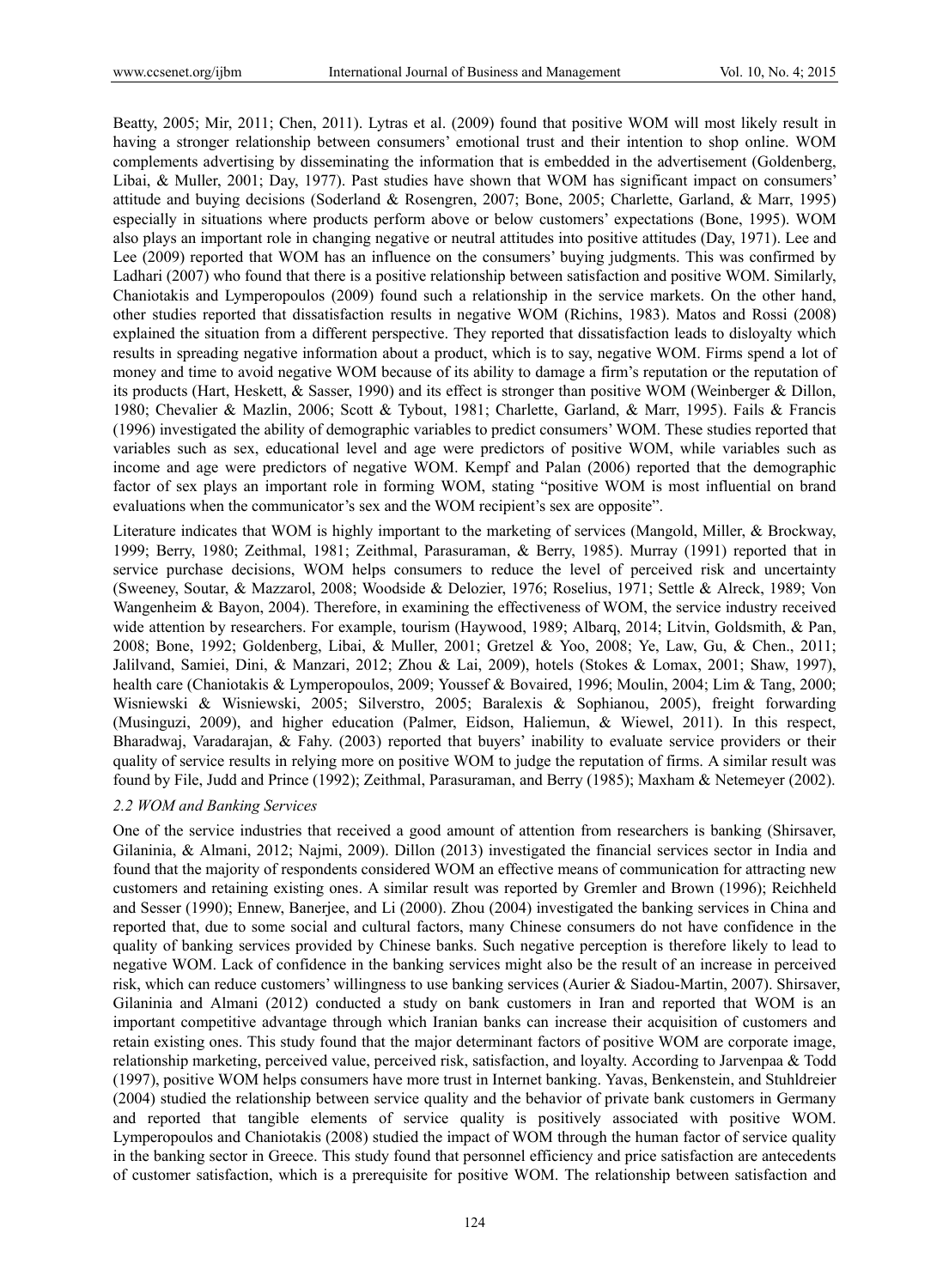WOM was also investigated by File, Judd, and Prince (1992) who interviewed 325 medium-sized business owners in the USA and reported that bank marketers put in a lot of effort to increase customer satisfaction because they believe that satisfied customers will disseminate positive WOM, which in turn serves as a powerful factor in customers' decisions to purchase financial services. This indicates that WOM plays a significant role in the growth of the banking business. Such a finding is supported by Metcalfe (2008) who reported that Signature Bank in New York achieved growth through positive WOM.

#### *2.3 The Power of WOM*

Based on the literature, it becomes evident that there are two major sources of WOM. First, personal sources, which include friends, family, acquaintances, and experts (Goyette, Ricard, Bergeron, & Marticotte, 2010; Brown & Reingen, 1987; Duhan, Johnson, Wilcox, & Harrell, 1997). Second, impersonal sources, which include the news, articles, views and reviews found in printed media, broadcast media, specialized publications, or online discussion forums (Goyette, Ricard, Bergeron, & Marticotte, 2010; Senecal, Kalczynski, Nantel, 2005; Senecal & Nantel, 2004). The literature also indicates that the effectiveness of WOM from these two sources very much depends on two factors: trust and experience. In other words, WOM's effectiveness depends on the amount of trust that the WOM receiver has in the WOM sender. The more the receiver trusts the sender, the more effective WOM becomes. The other factor that determines the power of WOM is how experienced the WOM's source is with the product recommended. Personal sources who used the product and impersonal sources that are more specialized in the product would have more impact on the attitudes and buying decisions of the WOM receiver.

As for trust factor, Murray (1991) found that service buyers have more confidence in personal sources of information and that personal WOM has a greater impact on service buyers than on goods buyers. Mangold, Miller, & Brockway (1999) stated that interpersonal communications have a significant influence on consumers' attitudes and buying decisions. In some studies, such influence is called normative social influence (Asch, 1953; Stafford, 1966; Venkatesan, 1966; Pincus & Waters, 1977). This finding is also supported by Ennew, Banerjee, & Li (2000) who stated that the influence of WOM would be stronger when it originates from social contacts due to their perceived reliability. One of the influential social contacts are people with whom the WOM receiver has strong relationships such as close family and friends, referred to as "in-groups" by Lam and Mizerski (2005). Therefore, how close the communicator is with the receiver plays a significant role in how effective the WOM is likely to be. Brown and Reingen (1987) reported that WOM from strong ties (close friends and relatives) has more impact than WOM from weak ties (acquaintances and distant relatives). Such a finding is also supported by East, Hammond, and Lomax. (2008) who said that solicited advice from close friends and relatives has more impact on the receivers' attitudes and buying decisions (East, 2003; Bansar & Voyer, 2000; Gremler, 1994). WOM from close friends and relatives has more impact due to the perceived trust and credibility (Sweeney, Soutar, & Mazzarol, 2008). The importance of trust and credibility in achieving positive buying behavior has been investigated in a number of studies (for example, Moorman, Gerald, & Rohit, 1993; Morgan & Hunt, 1994; Garbarino & Johanson, 1999; Singh & Sirdeshmukh, 2000; Chaudhuri & Holbrook, 2001). In this respect, Dillon (2013) found that WOM becomes more powerful if WOM sender is known and trusted by the receiver. A similar result was reported by Reichheld and Sasser (1990) who stated on page 65 of their study that General Electric found that "recommendations from friends and acquaintances carry twice the impact of paid advertising when consumers make purchasing decisions". Similarly, Ennew, Banerjee, and Li, (2000) found that personal influences is seven times more effective than print advertising in magazines or newspapers. A similar result was also reported by Katz and Lazarfeld (1955). In addition to family and friends, the opinions of experts may also have an impact on the effectiveness of WOM. Experts' advice is seen to be more persuasive if the expert does not have any ties to the recommended company or product (Keaveney, 1995; East, Hammond, & Lomax, 2008; Herr, Kardes, & Kim, 1991). This is assured by Silverman (2001) who mentioned that for WOM to be convincing, the message being transmitted and the sender of the message must be perceived as independent from the company whose product is being promoted (Goyyette, Ricard, Bergeron, & Marticotte, 2010). Hence, the advice of people who we trust has a positive impact on our attitudes and buying behavior (Beldad, Jong, & Steehouder, 2010; Lu, Zhao, & Wang, 2010).

In addition to trust, WOM sender's experience may also play a significant role in the WOM's effectiveness (Chiu, Huang, & Yen, 2010). In a review of services literature, Gabbott and Hogg (2004) reported that reliance on WOM sources increase when experience-related information is offered. This is also supported by Murray (1991) who stated that, in making service decisions, consumers like to listen to the opinions and experiences of others. Opinion leadership research assures the impact of source expertise on interpersonal influence (Bansal & Voyer, 2000; Gilly, Graham, Finley, & Yale, 1998; Fitzgerald, 1995; Wangenheim & Bayon, 2004). To show the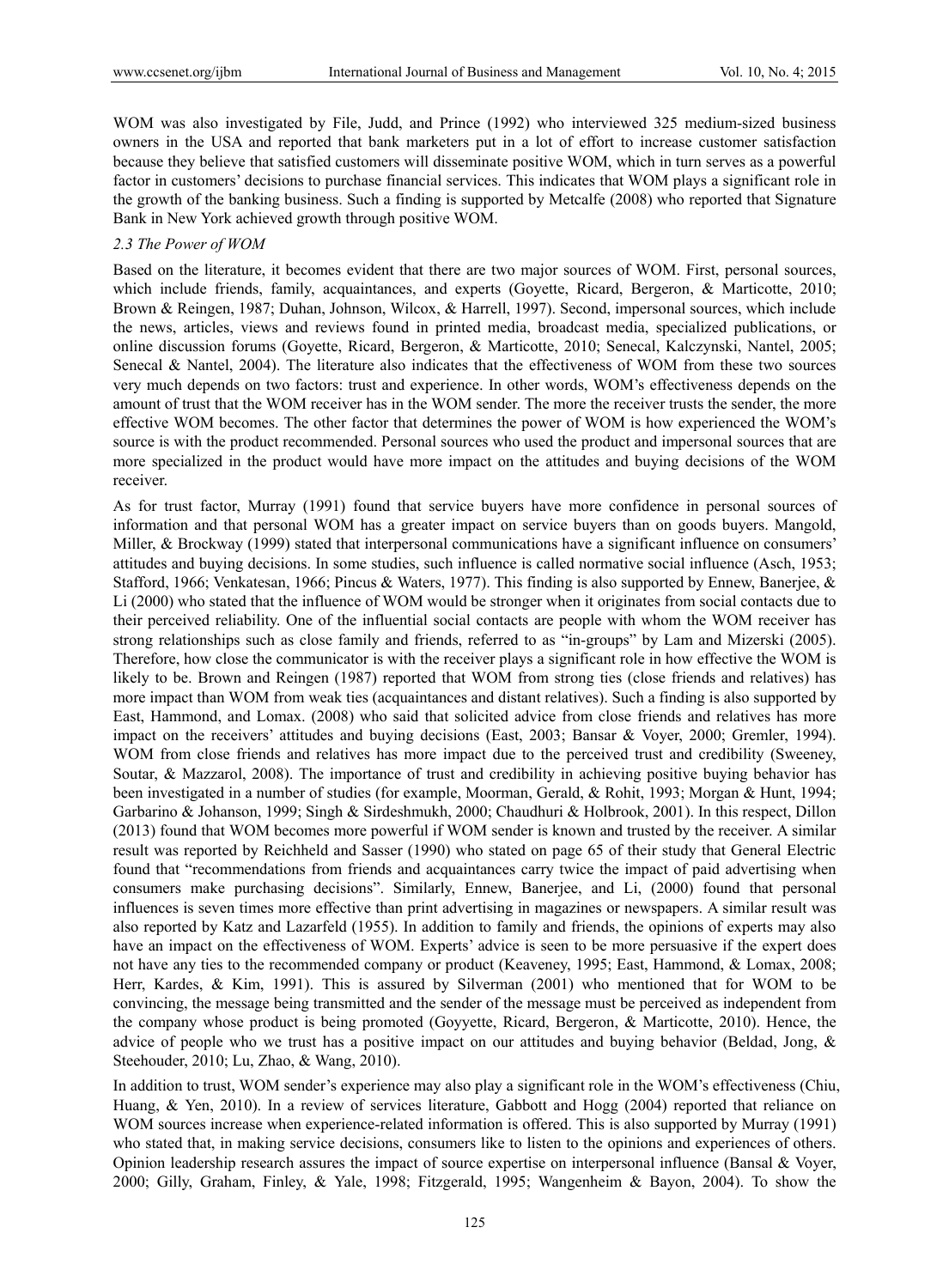importance of experience in WOM effectiveness, some researchers investigated the issue from a satisfaction point-of-view and suggested that customer satisfaction results from purchase experience (for example: Oliver, 1993; Meuter, Ostrom, Roundtree, & Bitner, 2000; Maxham, 2001; Yu, Wu, Chiao, & Tai, 2005; Chen & Chen, 2009). With respect to experience-related satisfaction, other researchers reported that customer satisfaction is an overall cumulative evaluation of a company after consumers have experienced their products (Anderson, Fornell, & Lehman, 1994; Goyette, Ricard, Bergeron, & Marticotte, 2010). The influence of experience can also be viewed through an impersonal source of WOM, that is, reviews. Reviews are usually posted online by people who have experienced the product (Chen, 2011). A reviewer's comments about a product might have more influence if it is posted on reputable sites (Ping, Luping, & Luluo, 2013). Nowadays, many people like to share their thoughts and experiences about the products they use (Bone, 1992; Jalilvand, Samiei, Dini, & Manzari, 2012). With online facilities, such reviews are on the rise and quickly becoming one of the sources that customers refer to before buying their products (Goldenberg, Libai, & Muller, 2001; Gretzel & Yoo, 2008).

#### **3. The Pilot Study**

Having reviewed the literature on WOM, we found that WOM has two major sources, personal and impersonal (Goyette, Ricard, Bergeron, & Marticotte, 2010). In addition, we found that the elements of personal and impersonal sources and their effectiveness depend on the nature of the product being recommended as well as on who the WOM recipient is. Therefore, to identify the appropriate WOM elements for the youths' bank selection decisions, we conducted a pilot study using four focus groups of eight young persons each, 50% of them male and the other 50% female. After spending twenty minutes with each focus group, the pilot study's results were as follows:

1) In their bank selection decision, the youth might be influenced by three personal sources (relatives, friends, and experts) and two impersonal sources (online reviews and news or articles).

2) The effectiveness of each WOM source depends on the amount of trust the youth have in that source.

3) For the effectiveness of personal sources, the pilot study findings indicate that among relatives, the youth mostly trust the recommendations of their parents followed by close relatives (for example, brother, sister, uncle, aunt) and then distant relatives. With respect to friends, WOM from close friends is trusted more than that of acquaintances. For experts, the recommendations of those who are independent from the bank being recommended are trusted more than those who are associated with the bank.

4) For impersonal sources, the degree of trust that the youth might have in the source depends on the nature of the media on which the recommendations are posted. Online reviews and news published on specialized media are more trusted than those published on non-specific ones.

5) In addition to trust, the effectiveness of WOM sources on the youth's bank selection decisions also depends on the experience of WOM source with the recommended bank. The pilot study found that the recommendations of those who dealt with or have accounts in the bank are more effective than those who have no association with the bank.

# *3.1 Study Conceptual Model*

Based on the literature review and the pilot study explained in section 3 we developed the study model, shown in Figure 1.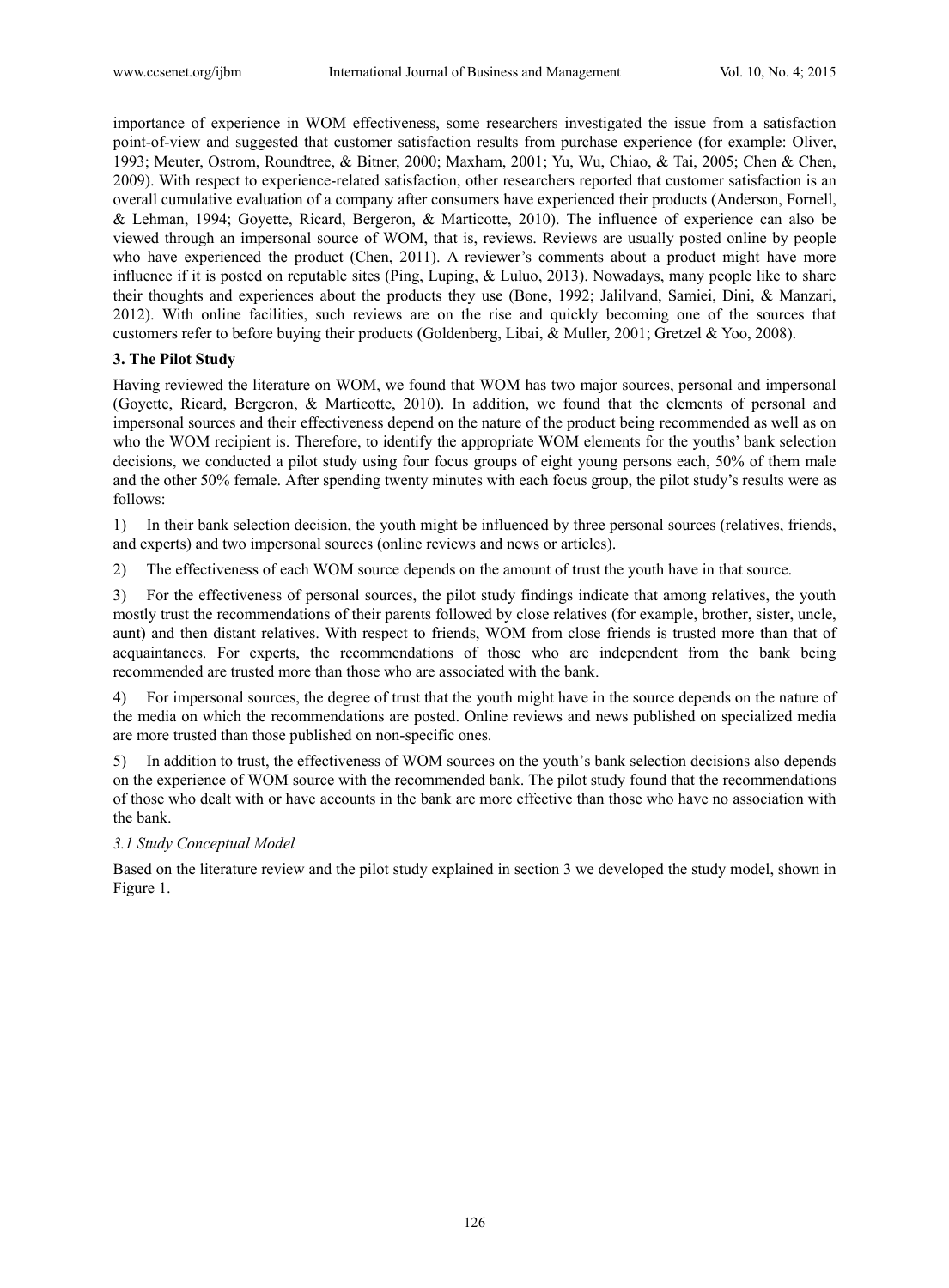

Figure 1. The conceptual model of the role of trust and experience in the effectiveness of WOM

The model indicates that in selecting their banks, the youth are influenced by WOM from personal and impersonal sources. Personal sources are those with whom the WOM recipients interact directly such as relatives, friends and experts. Impersonal sources are those that WOM recipients refer to such as online reviews and news or articles in various media. The model also suggests that the effectiveness of both personal and impersonal WOM depends on the degree of trust that recipients have in the WOM senders and the experience that the sender might has with the bank being recommended.

# *3.2 Research Hypotheses*

Based on the review of relevant literature on WOM, the findings of the pilot study, and the conceptual model shown in Figure 1, we propose the following three hypotheses:

H1: Both Personal and impersonal WOM have a significant influence on the youth's bank selection decision. WOM from personal sources is expected to have more impact than WOM from impersonal sources.

H2: WOM from sources that the youth trust more will have a greater impact on their bank selection decision.

H3: WOM from sources who have experience with the bank being recommended will have a greater impact on the youth's bank selection decision.

# **4. Research Methodology**

# *4.1 Study Sample and Data Collection*

The study recruited 300 young customers in Bahrain, aged 20-25 years old, 60% of them were female while the other 40% were male. The required data were collected through personal interviews using a specially designed questionnaire.

# *4.2 The Questionnaire*

The questionnaire includes 23 questions. Two of the questions are demographical related to age and gender. The remaining 21 questions intended to determine the effectiveness of WOM through trust (11 questions) and experience (10 questions).

4.2.1 Variables of Interest and How They Are Measured

In this study, we proposed that the effectiveness of personal and impersonal WOM on the youth's bank selection decision depends on the amount of trust WOM receiver has in WOM source and the experience that WOM source has with the recommended bank. In this study, we measured trust and experience as follows:

Trust

We identified the degree of trust in the recommendations of personal and impersonal sources by asking the following direct question: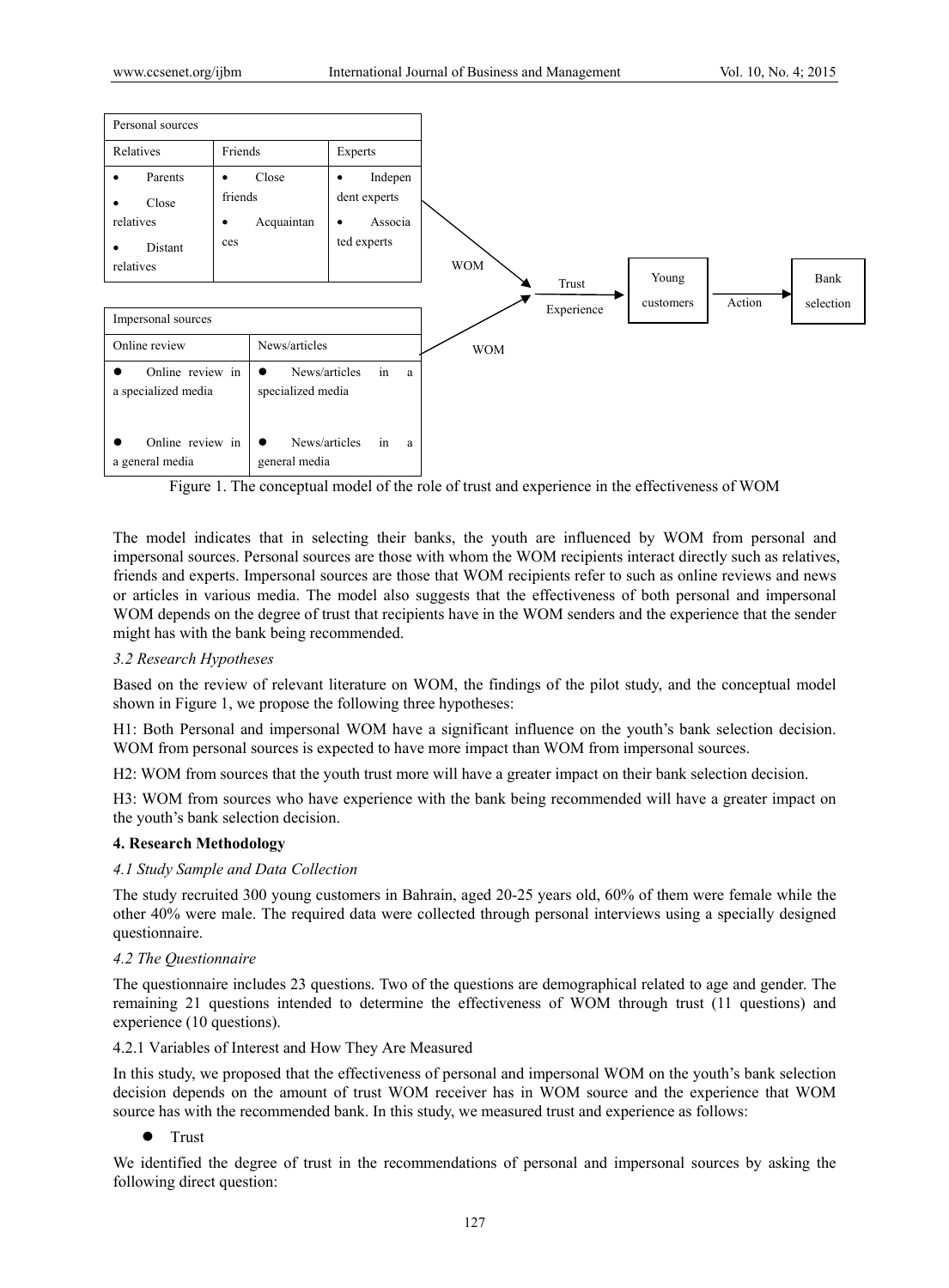*"In selecting your bank, to what extent do you trust the recommendations or advice of the following sources: Parents, close relatives, distant relatives, close friends, acquaintances, independent experts, associated experts, online reviews in a general site, online reviews in a specialized site, news/articles in a general media, news/articles in a specialized media?"*

Each of these 11 sources was followed by a five-point scale: {very effective, effective, somewhat effective, not effective, not effective at all}.

• Experience

We gauged the impact of the WOM on the impact of the WOM sender's experience on the youth's bank selection decision through the following five personal sources: Parents, close relatives, distant relatives, close friends, and acquaintances). For each of the five sources the respondents were given two scenarios. In one scenario, the WOM sender had an account in the bank that he/she was recommending. In the other scenario, the WOM sender did not have an account. For instance, for parents, the impact of experience was tested through asking the following question:

*"Suppose you intend to open an account in a commercial bank, to what extent may the following WOM scenarios influence your bank selection decision?* 

*A parent who has an account in bank X told you positive things about bank X* 

*A parent who has no account in bank X told you positive things about bank X* 

Each scenario was followed by a five-point scale {very effective, effective, somewhat effective, not effective, not effective at all} from which respondents were asked to choose one. The difference between the responses obtained in the two scenarios indicated the importance of experience in the youth's bank selection criteria.

We applied the same process to the other four personal sources.

#### **5. Research Findings**

Research analysis started by calculating Cronbasch Alpha  $(\alpha)$  in order to test the reliability of the internal consistency of the scales used. Results of Cronbasch Alpha revealed that the scales used were reliable with an alpha value of 0.663 for trust and 0.717 for experience.

The first hypothesis was tested by averaging the mean scores of the seven elements of WOM personal sources (parents, close relatives, distant relatives, close friends, acquaintances, independent experts, and associated experts). Results of the analysis revealed that the mean of personal WOM is 3.4. Such a significant result indicated that the impact of personal WOM on the youth's bank selection decisions is effective. To find the impact of the impersonal sources of WOM on bank selection decisions, the average mean of the four elements used in this study (online review posted in a specialized media, online review posted in a general media, new/articles posted in a specialized media, and news/articles posted in a general media) was calculated and resulted in having an average mean of 2.7. This result indicates that impersonal WOM is somewhat effective for influencing the youth to choose their banks. Comparatively, it is clear that personal WOM (mean = 3.4) has more impact on the youth's bank selection decisions than impersonal WOM (mean  $= 2.7$ ). Furthermore, results of t-test show that the difference between the mean score of personal and impersonal sources of WOM is significant (t = 28.573,  $df = 201$ , Sig = 0.000). The results discussed above fully support hypothesis 1.

Before testing the second hypothesis, data on personal and impersonal WOM was analyzed in order to determine the ranking of such elements based on the trust that the youth have in each element. To achieve this, we analyzed the responses of the youth to the following question: "which source do you trust more in choosing your bank?" The results are shown in Table 1.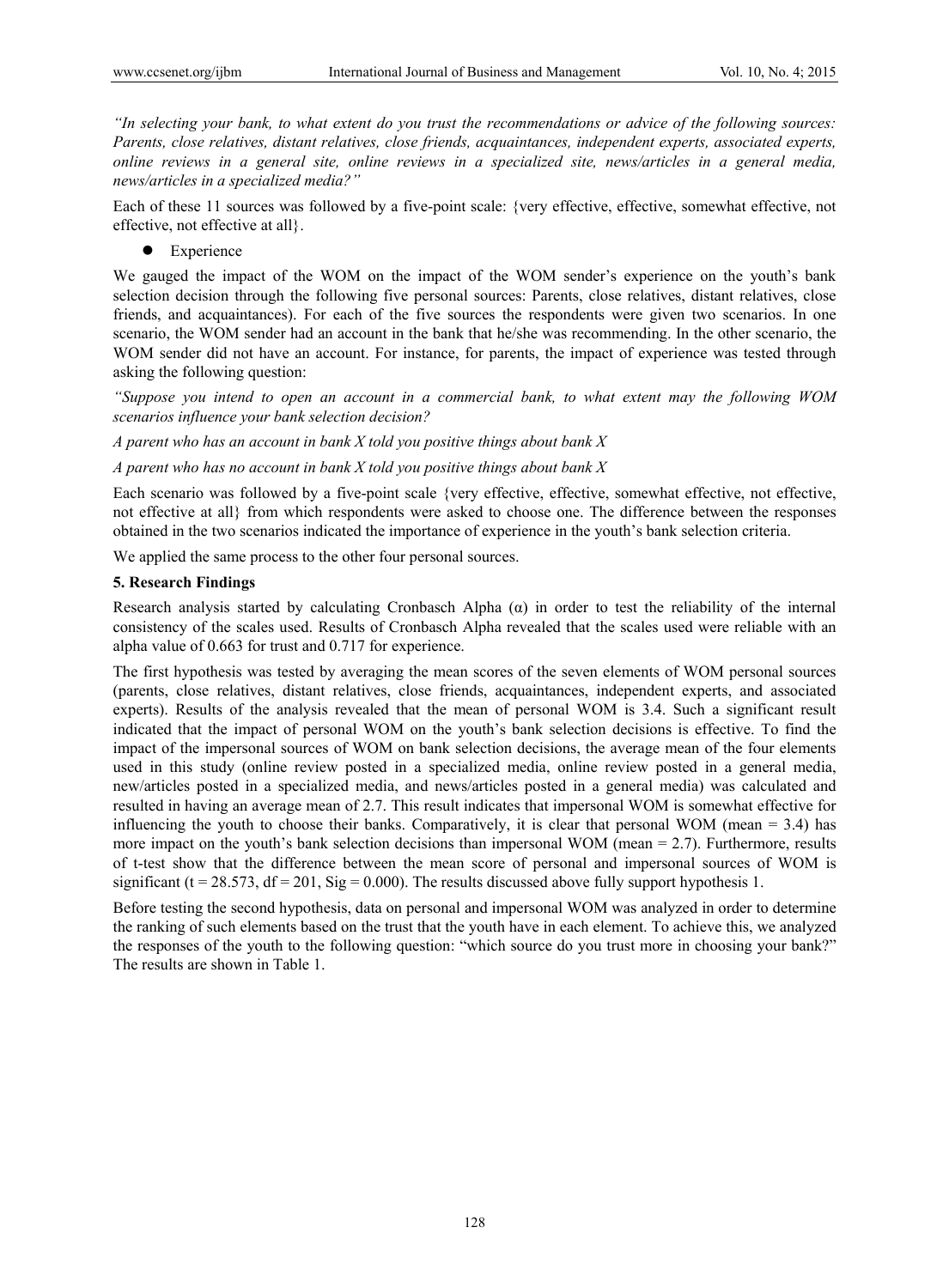| Category       | <b>Sources of WOM</b>              | Mean score* | Rank           |
|----------------|------------------------------------|-------------|----------------|
| Relatives      | Parents                            | 2.77        |                |
|                | Close relatives                    | 2.46        |                |
|                | Distant relatives                  | 1.63        | 3              |
| Friends        | Close friends                      | 2.32        |                |
|                | Acquaintances                      | 1.41        | 2              |
| Experts        | Associated experts                 | 2.09        |                |
|                | Independent experts                | 2.01        | $\overline{c}$ |
| Online reviews | Online review in specialized media | 2.00        |                |
|                | Online review in general media     | 1.61        | 2              |
| News/articles  | News/articles in specialized media | 1.95        |                |
|                | News/articles in general media     | 1.73        | C              |

| Table 1. The trust the youth have in personal and impersonal sources of WOM for selecting their banks |  |  |  |
|-------------------------------------------------------------------------------------------------------|--|--|--|
|                                                                                                       |  |  |  |

*Note.*  $*$  A lot = 3, to some extent = 2, not at all = 1.

The findings detailed in Table 1 are similar to the findings of the pilot study discussed earlier, except for experts. With respect to the personal sources of WOM, Table 1 shows that when it comes to selecting a bank, young customers trust their parents the most, followed by their close relatives and then their distant relatives. Among friends, WOM from close friends is trusted more than that from acquaintances. For experts, the recommendations and advice of those experts who are independent from the bank are trusted less than that of experts who are associated with the bank being recommended. For the impersonal sources of WOM, Table 1 indicates that the young customers trust online reviews posted in specialized media more than those posted in general media. A similar result was found for the impact of news and articles; those that were posted in specialized media seem to be more trusted than those posted in general media.

After ranking the elements based on trust, we can now test the second hypothesis. T-test was used to examine the role of trust on the WOM's impact. The findings revealed that for all the WOM sources that we tested, a WOM's effectiveness was positively associated with trust. In other words, WOM from sources that the youth trusted more had more impact on their bank selection decision, as shown in Table 2.

As detailed in Table 2, those WOM sources that scored higher in terms of trust factor also scored higher in terms of WOM impact factor. For example, for selecting their banks, recommendations and advice of parents have the most significant influence on youth's decision (mean  $= 4.31$ ) because they trust their parents the most, followed by their close relatives (mean  $= 3.91$ ) and then distant relatives (mean  $= 2.94$ ). T-test shows that the difference between the WOM impact of the three relative sources is significant ( $t=**********$ , Dig \*\*\*\*\*\*\*\*\*\*\*\*\*\*\*). For friends, results in Table 2 shows that close friends who are trusted more than acquaintances scored a higher WOM impact (mean = 3.69 and 2.36 respectively) and the difference between the WOM impact of the two friend sources is significant ( $t = 11.897$ , Sig = 0.000). The scenario was different for experts. Results indicate that the WOM from experts associated with the bank being recommended is marginally more effective (mean = 3.23) than that from experts independent from the bank being recommended (mean = 3.19). This is also confirmed through the result of the t-test which shows that the difference between the two is insignificant ( $t =$ 0.326,  $\text{Sig} = 0.745$ ). With regard to online reviews, online review on specialized media that scored higher trust than online review posted on general media also scored higher for WOM impact (mean = 3.10 and 2.56 respectively) and the difference between the two found significant ( $t= 4.492$ , Sig = 0.000). Finally, a similar scenario was found for news and articles. As shown in Table 2, news posted on specialized media which scored higher trust than news posted on general media, also scored higher for WOM impact (mean = 2.96 and 2.52) respectively) and the difference between the impact of the two sources found significant ( $t= 4.640$ , Sig = 0.000).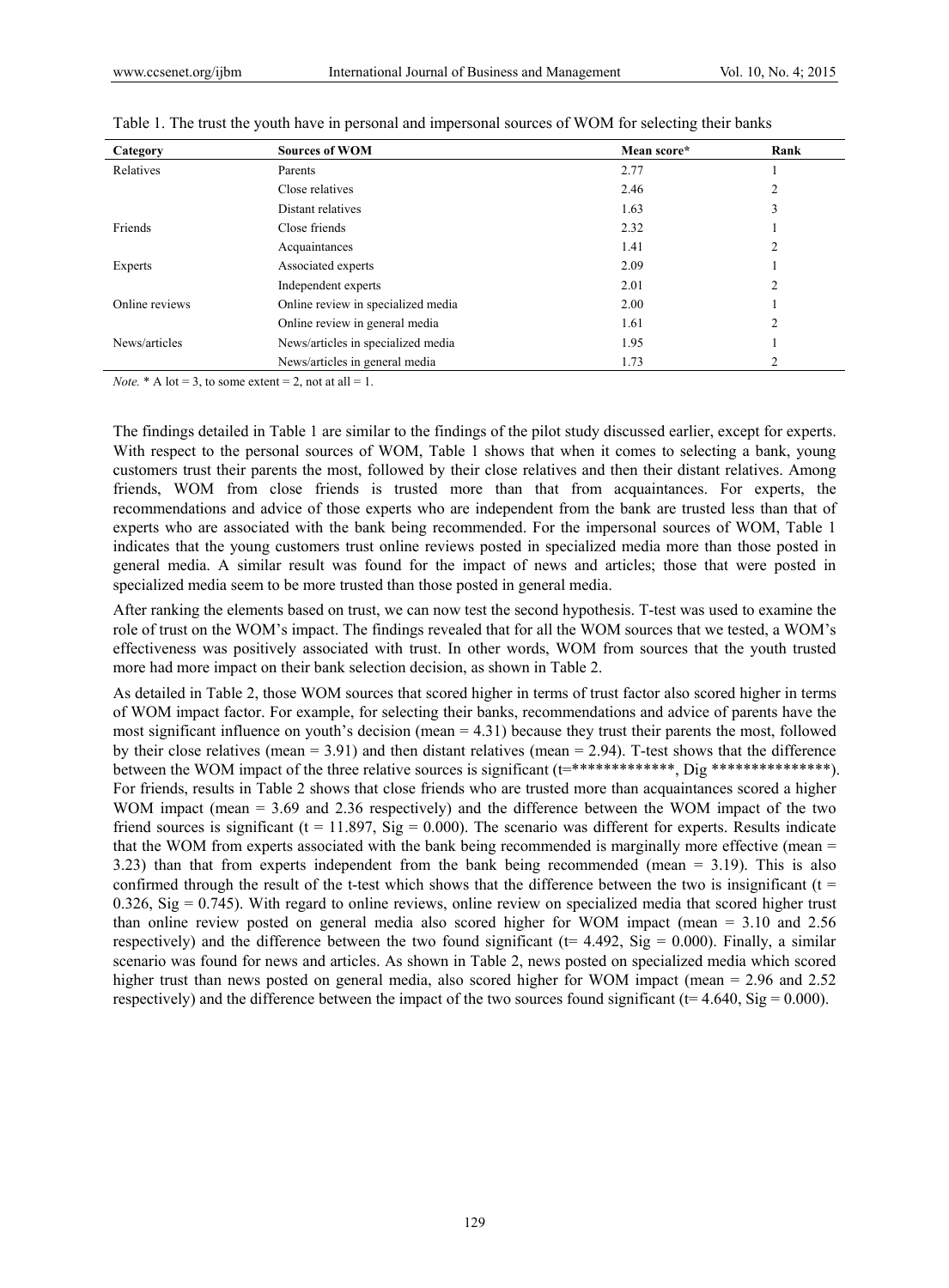| Category       | <b>Sources</b>                             | Rank as per trust | <b>WOM</b> impact | t-test score | Sig level |
|----------------|--------------------------------------------|-------------------|-------------------|--------------|-----------|
|                |                                            |                   | $(mean score)*$   |              |           |
| Relatives      | Parents                                    |                   | 4.31              | $3-10**$     | 0.000     |
|                | Close relatives                            | 2                 | 3.91              |              |           |
|                | Distant relatives                          | 3                 | 2.94              |              |           |
| Friends        | Close friends                              |                   | 3.69              | 11.897       | 0.000     |
|                | Acquaintances                              | 2                 | 2.36              |              |           |
| Experts        | Associated experts                         |                   | 3.23              | 0.326        | 0.745     |
|                | Independent experts                        | 2                 | 3.19              |              |           |
| Online reviews | Online reviews posted in specialized media |                   | 3.10              | 4.492        | 0.000     |
|                | Online reviews posted in general media     | 2                 | 2.56              |              |           |
| News/articles  | News/articles posted in specialized media  |                   | 2.96              | 4.640        | 0.000     |
|                | News/articles posted in general media      | 2                 | 2.52              |              |           |

#### Table 2. Role of trust in WOM effectiveness on the youth's bank selection decision

*Note.* \* Very effective = 5, Effective = 4, Somewhat effective = 3, Not effective = 2, Not effective at all = 1. \*\* T-test results were as follows: Parents & close relatives = 3.356, parents & distant relatives = 10.436, close relatives & distant relatives = 8.326.

The above results give full support to accept hypothesis 2.

For testing the third hypothesis, we considered five scenarios related to five personal sources of WOM (Parents, close relatives, distant relatives, close friends, and acquaintances). Each scenario contained two cases, one with experience and one without experience. The difference between the impacts of each scenario indicates the role of experience in WOM effectiveness. The youth's responses to the two cases within each of the five scenarios were analyzed and compared using t-test statistics. The summary of the findings is shown in Table 3.

As it is clear from Table 3, experience plays a significant role in the impact of WOM from different personal sources. For example, the youth stated that the recommendations of a parent who has experience with bank X would be more effective (mean = 3.38) than the recommendations of a parent who has no experience with bank X (mean = 2.42). T-test shows that the difference between the impact of the two scenarios is significant (t = 12.642, Sig = 0.000). A similar argument is true for the other four sources shown in Table 3. People who have more experience with a bank that they recommend are in a better position to judge the positive and negative traits of the bank. Besides, the advice of experienced people is more trusted by WOM recipients.

The above findings and discussions provide enough support to accept hypothesis 3.

| <b>WOM</b> source | <b>Scenarios</b>                                                             | <b>WOM</b> impact | t-test | Sig   |
|-------------------|------------------------------------------------------------------------------|-------------------|--------|-------|
|                   |                                                                              | (mean score)*     | score  | level |
| Parents           | Scenario 1: A parent who has an account in bank X told you positive          | 2.42              | 12.64  | 0.000 |
|                   | things about bank X                                                          |                   |        |       |
|                   | Scenario 2: A parent who has no account in bank X told you positive          | 3.38              |        |       |
|                   | things about bank X                                                          |                   |        |       |
| Close relatives   | Scenario 1: A close relative (i.e. brother, sister, cousin, etc.) who has an | 3.24              | 15.56  | 0.000 |
|                   | account in bank X told you positive things about bank X                      |                   |        |       |
|                   | Scenario 2: A close relative (i.e. brother, sister, cousin, etc.) who has no | 4.31              |        |       |
|                   | account in bank X told you positive things about bank X                      |                   |        |       |
| Distant relatives | Scenario 1: A distant relative who has an account in bank X told you         | 3.67              | 13.99  | 0.000 |
|                   | positive things about bank X                                                 |                   |        |       |
|                   | Scenario 2: A distant relative who has no account in bank X told you         | 4.61              |        |       |
|                   | positive things about bank X                                                 |                   |        |       |
| Close friends     | Scenario 1: A close friend who has an account in bank X told you             | 3.37              | 13.31  | 0.000 |
|                   | positive things about bank X                                                 |                   |        |       |
|                   | Scenario 2: A close friend who has no account in bank X told you             | 4.25              |        |       |
|                   | positive things about bank X                                                 |                   |        |       |
| Acquaintances     | Scenario 1: An acquaintance who has an account in bank X told you            | 2.32              | 12.21  | 0.000 |
|                   | positive things about bank X                                                 |                   |        |       |

Table 3. The role of experience in the impact of WOM on the youth's bank selection decisions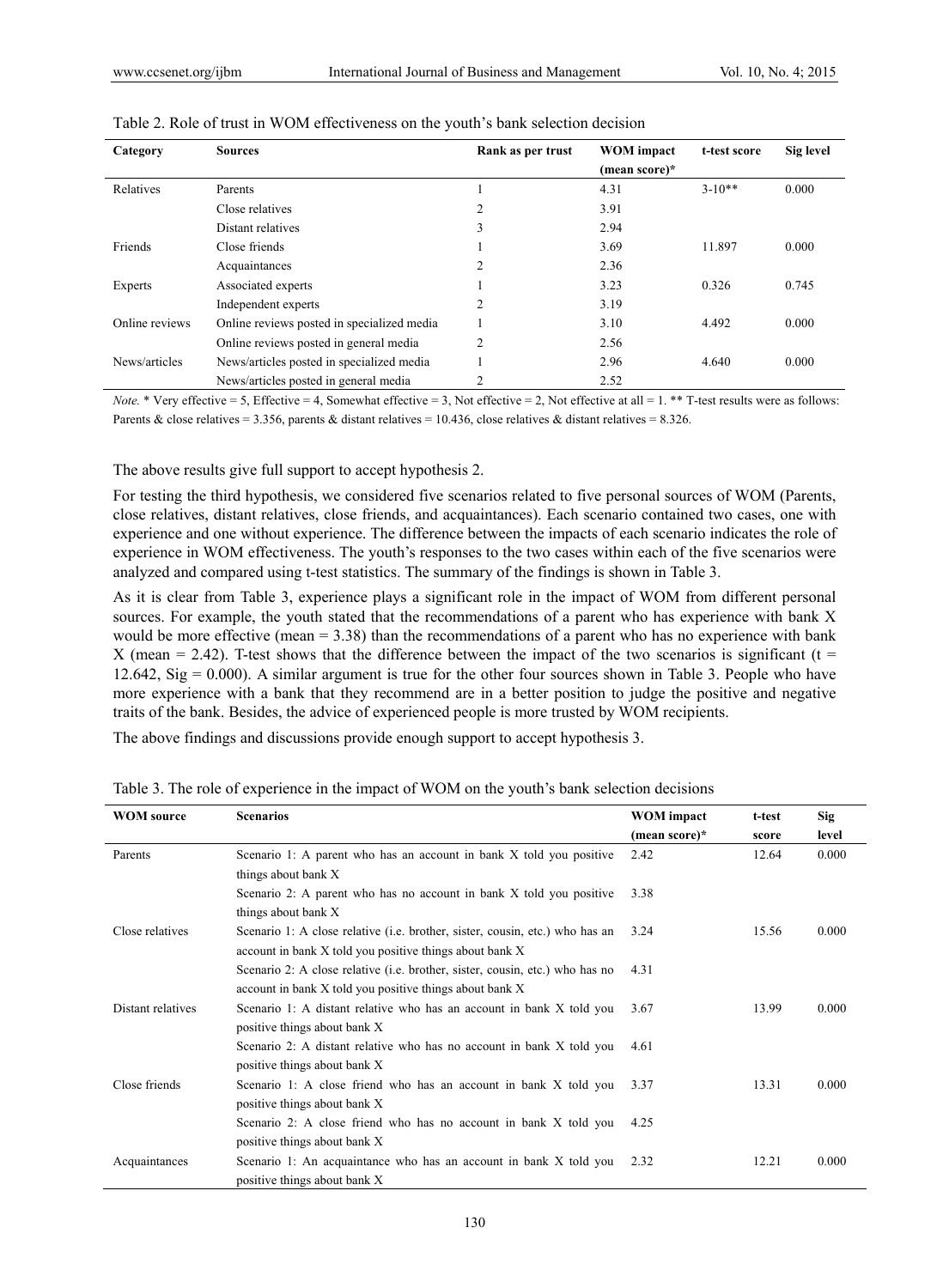| Scenario 2: An acquaintance who has no account in bank $X$ told you $3.07$ |  |
|----------------------------------------------------------------------------|--|
| positive things about bank X                                               |  |

*Note.* \* Very effective = 5, Effective = 4, Somewhat effective = 3, Not effective = 2, Not effective at all = 1.

#### **6. Conclusion**

This study has proven that WOM has a positive influence on the youth's decision-making process when choosing where to open a bank account. Youth receive their WOM from two main sources, personal and impersonal. As for personal sources, relatives, friends and experts leave the strongest mark on a person's decision. Relatives with the most influence are parents, then close relatives, followed by distant relatives. As for friends, close friends have a stronger influence compared to acquaintances. Finally, associated experts are marginally more influential compared to experts independent from certain banks. The experience of relatives and friends with a particular bank highly influences the WOM that they provide.

Youth are also influenced through the WOM of impersonal sources, such as online reviews and news. Online reviews that come from specialized media sources tend to better influence WOM compared to online reviews on general websites. News and articles follow the same pattern as before, whereas specialized sources for news and articles are considered to leave a stronger impact on a person's decision-making compared to news and articles coming from the general media.

With respect to both (personal and impersonal) sources of WOM, this study shows that sources with a higher trust level have a greater impact on recipients.

In conclusion, this study proves that WOM plays an important role when it comes to the youth's decision-making process about where to open a bank account.

#### **References**

- Aghdaie, F., Piraman, A., & Fathi, S. (2011). An analysis of factors affecting the consumer's attitude of trust and their impact on internet purchasing behavior. *International Journal of Business and Social Science, 2*(23), 147-158.
- Anderson, E. (1998). Customer satisfaction and word-of-mouth. *Journal of Service Research, 1*(1), 5-17. http://dx.doi.org/10.1177/109467059800100102
- Anderson, D., Fornell, C., & Lehman, D. (1994). Customer satisfaction, market share, and profitability: Findings from Sweden. *Journal of Marketing, 58*, 53-66. http://dx.doi.org/10.2307/1252310
- Asch, S. (1953). Effects of group pressure upon the modification and distortion of judgment. In D. Cartwright & A. Zander, (Eds), *Group Dynamics.* Harper & Row, New York.
- Aurier, P., & Siadou-Martin, B. (2007). Perceived justice and consumption experience evaluations: A qualitative and experimental investigation. *International Journal of Service Industry Management, 18*(5), 450-471. http://dx.doi.org/10.1108/09564230710826241
- Bansal, H., & Voyer, P. (2000). Word of mouth processes within a service purchase decision context. *Journal of Service Research, 3*(2), 166-177. http://dx.doi.org/10.1177/109467050032005
- Baralexis, S., & Sophianou, L. (2005). Non-financial measures of quality in Greek public hospitals. *The South European Review of Business Finance and Accounting, 3*(1), 55-76.
- Beldad, A., Jong, M., & Steehouder, M. (2010). How shall I trust the faceless and the intangible? A literature review on the antecedents of online trust. *Computers in Human Behavior, 26*, 857-869. http://dx.doi.org/10.1016/j.chb.2010.03.013
- Chiu, M., Huang, H., & Yen, C. (2010). Antecedents of trust in online auctions. *Electronic Commerce Research and Applications, 9*, 148-159. http://dx.doi.org/10.1016/j.elerap.2009.04.003
- Day, G. (1971). Attitude change, media, and word of mouth. *Journal of Advertising Research, 11*(6), 31-40.
- Dennis, C., Merrilees, B., Jayawardhena, C., & Wright, L. (2009). E-commerce behavior. *European Journal of Marketing, 33*(10), 1121-1139. http://dx.doi.org/10.1108/03090560910976393
- Dillon, J. (2013). Understanding word of mouth (WOM) communication: A case study of banking sector in India. *Journal of Business and Management, 9*(3), 64-72.
- Duhan, D., Johnson, S., Wilcox, J., & Harrell, G. (1997). Influences on consumer use of word-of-mouth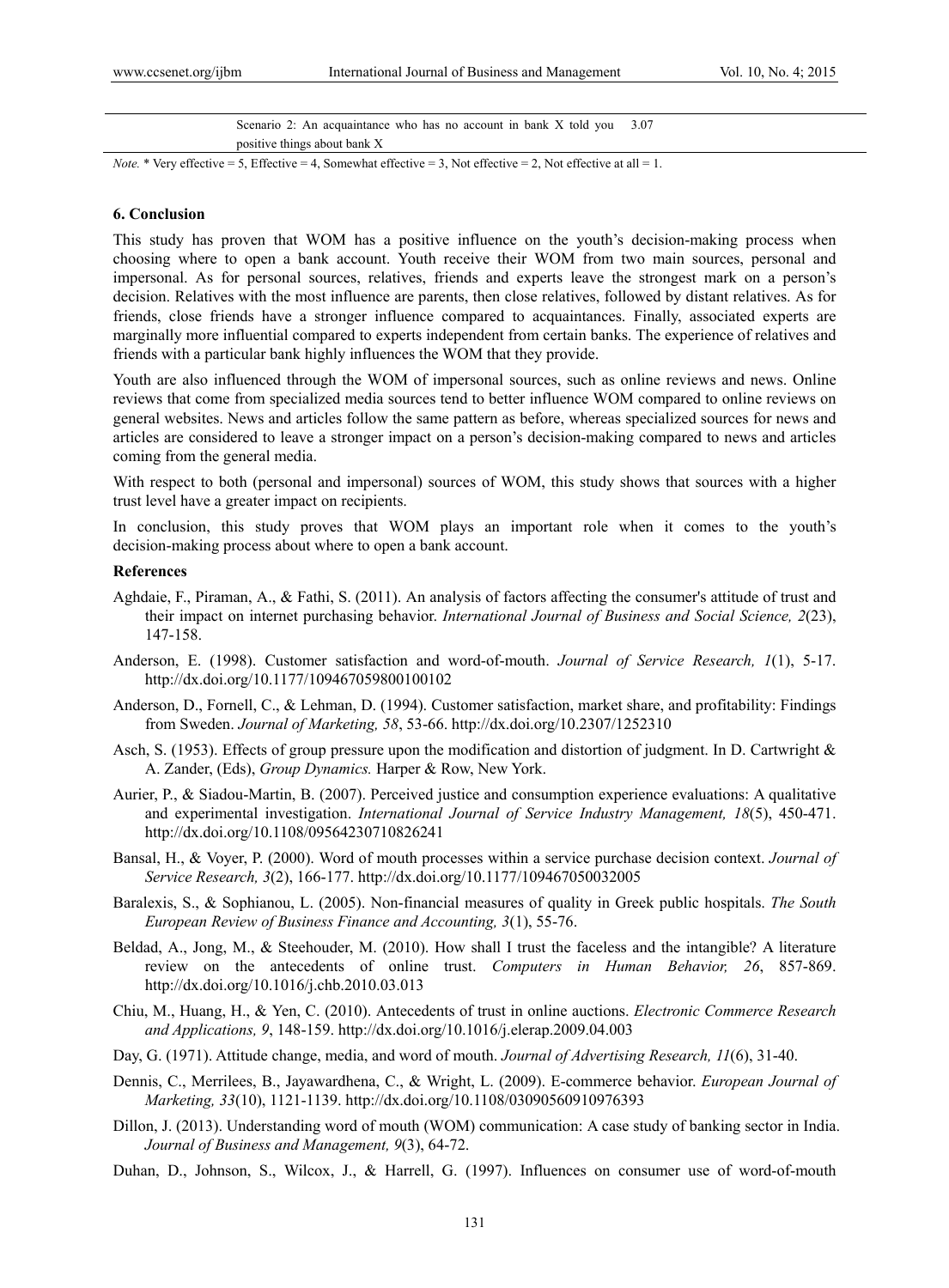recommendation sources. *Journal of the Academy of Marketing Science, 25*(4), 283-295. http://dx.doi.org/10.1177/0092070397254001

- East, R., Hammond, K., & Lomax, W. (2008). Measuring the impact of positive and negative word of mouth on brand purchase probability. *International Journal of Research in Marketing, 25*, 215-224. http://dx.doi.org/10.1016/j.ijresmar.2008.04.001
- Fails, S., & Francis, S. (1996). Effect of demographic variables on self-concept of positive and negative word-of-mouth. *Journal of Consumer Satisfaction, Dissatisfaction, and Complaining Behavior, 9*, 200-206.
- File, K., Judd, B., & Prince, R. (1992). Interactive marketing: The influence of participation on positive word-of-mouth referrals. *Journal of Services Marketing, 6*(Fall), 5-14. http://dx.doi.org/10.1108/08876049210037113
- Fitzgerald, B. (1995). Word of mouth effects on short-term and long-term product judgments. *Journal of Business Research, 32*, 213-223. http://dx.doi.org/10.1016/0148-2963 (94)00047-I
- Gabbott, M., & Hogg, G. (2004). Consumer behavior and services: A review. *Journal of Marketing Management, 10*, 320-324.
- Garbarino, E., & Johnson, M. (1999). The Different Roles of Satisfaction, Trust and Commitment in Customer relationships. *Journal of Marketing, 63*(2), 70-87. http://dx.doi.org/10.2307/1251946
- Gilly, M., Graham, J., & Finley, W., & Yale, L. (1998). A dyadic study of interpersonal information search. *Journal of Academy of Marketing Science, 26*(2), 83-100. http://dx.doi.org/10.1177/0092070398262001
- Goldenberg, J., Libai, B., & Muller, F. (2001). Talk of the network: A complex systems look at the underlying process of word of mouth. *Marketing Letters, 12*(3), 211-223. http://dx.doi.org/10.1023/A:1011122126881
- Goyyette, I., Ricard, L., Bergeron, J., & Marticotte, F. (2010). E-WOM scale: Word-of-mouth measurement scale for e-services context. *Canadian Journal of Administrative Sciences, 27*, 5-23. http://dx.doi.org/10.1002/cjas.129
- Gremler, D. (1994). Word of mouth about service providers: An illustration of theory development in marketing. In Park, C. & Smith, D. (Eds.), *AMA winter educators' conference, Marketing theory and applications* (pp. 62-70). Chicago, IL: American Marketing Association.
- Gremler, D., & Brown, S. (1996). Service loyalty: Its nature, importance and limitations. In Edvardsson, B., Brown, S., Johnson, R., & Scheuing, E. (Eds.), *QUIS V advancing service quality: A global perspective* (pp. 171-181). ISQA, New York.
- Gretzel, U., & Yoo, K. (2008). Use and impact of online travel reviews. In O'Connor, P., Hopkin, W., & Gretzel, U. (Eds.), *Information and communication technologies in tourism* (pp. 35-46). New York, Springer-Verlag.
- Hart, C., Heskett, J., & Sasser, W. (1990). The profitable art of service recovery. *Harvard Business Review, 68*(4), 138-145.
- Haywood, M. (1989). Managing word of mouth communications. *Journal of Services Marketing, 3*(2), 55-67. http://dx.doi.org/10.1108/EUM0000000002486
- Herr, P., Kardes, F., & Kim, J. (1991). Effects of word of mouth and product-attribute information on persuasion: An accessibility-diagnosticity perspective. *Journal of Consumer Research, 17*(March), 454-462. http://dx.doi.org/10.1086/208570
- Jalilvand, M., Samiei, N., Dini, B., & Manzari, P. (2012). Examining the structural relationship of electronic word of mouth, destination image, tourist attitude toward destination and travel intention: An integrated approach. *Journal of Destination Marketing and Management, 1*(1-2), 134-143. http://dx.doi.org/10.1016/j.jdmm.2012.10.001
- Katz, E., & Lazarsfeld, P. (1955). *Personal Influence*. Glencoe, IL, USA, Free press.
- Keaveney, S. (1995). Customer switching behavior in service industries: An exploratory study. *Journal of Marketing, 59*(2), 71-82. http://dx.doi.org/10.2307/1252074
- Kempf, D., & Palan, K. (2006). The effects of gender and argument strength on the processing of word-of-mouth communication. *Academy of Marketing Studies Journal, 10*(1), 1-16.
- Lam, D., & Mizerski, D. (2005). The effects of locus of control on word-of-mouth communication. *Journal of Marketing Communications, 11*(3), 215-228. http://dx.doi.org/10.1080/1352726042000333180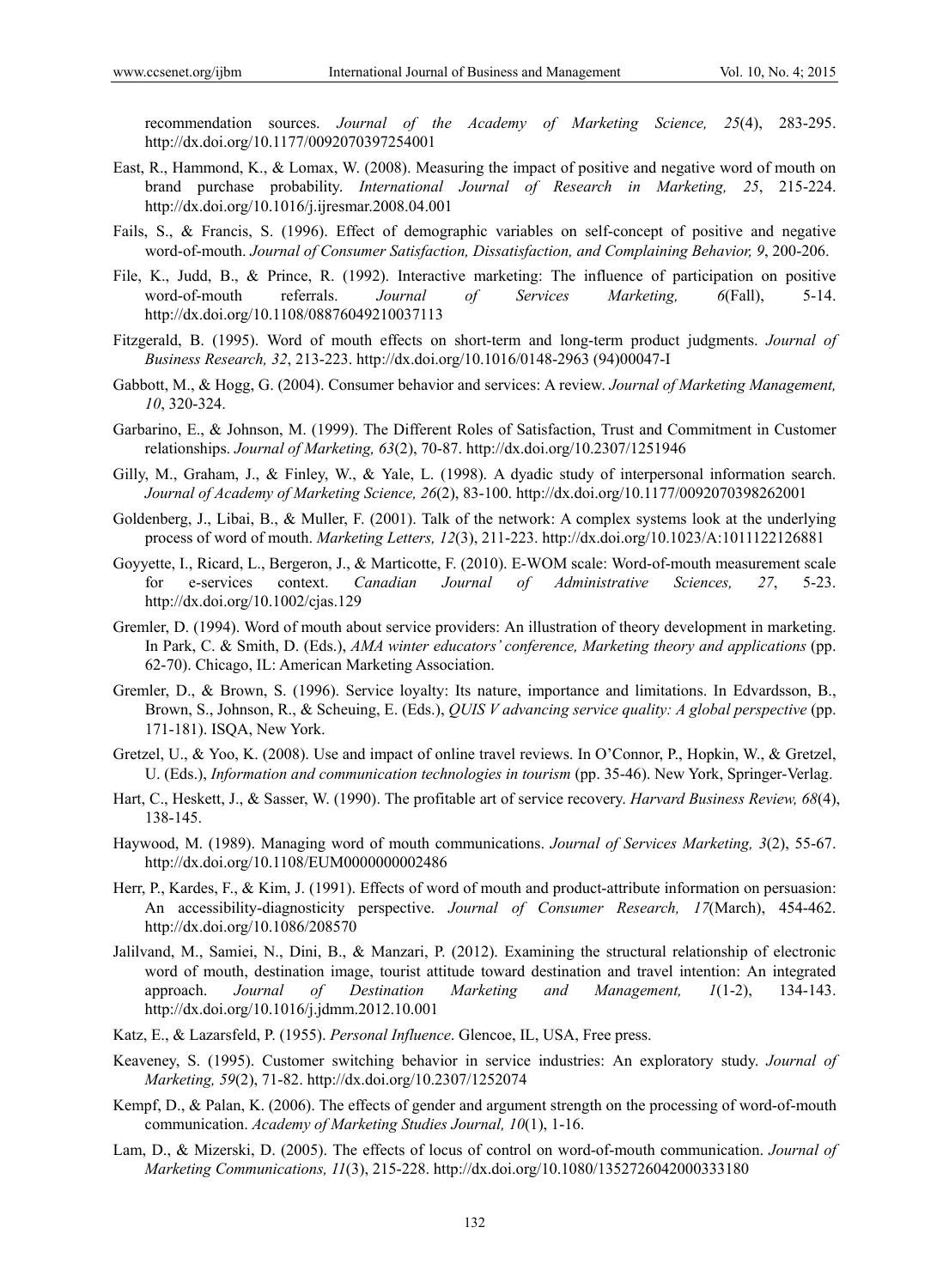- Lee, J., & Lee, J. (2009). Understanding the product information inference process in electronic word-of-mouth: An objectivity-subjectivity dichotomy perspective. *Information and Management, 46*(5), 302-311. http://dx.doi.org/10.1016/j.im.2009.05.004
- Lim, J., & Beatty, S. (2005). The impact of inconsistent word of mouth on brand attitude. *Asia Pacific Advances in Consumer Research, 6*, 262-270.
- Lim, P., & Tang, N. (2000). A study of patients' expectations and satisfaction in Singapore hospitals. *International Journal of Health Care Quality Assurance, 13*(7), 290-299. http://dx.doi.org/10.1108/09526860010378735
- Litvin, S., Goldsmith, R., & Pan, B. (2008). Electronic word of mouth in hospitality and tourism management. *Tourism Manage, 29*(3), 458-468. http://dx.doi.org/10.1016/j.tourism.2007.05.011
- Lu, Y., Zhao, L., & Wang, B. (2010). From virtual community members to C2C e-commerce buyers: Trust in virtual communities and its effects on consumers' purchase intention. *Electronic Commerce Research and Applications, 9*, 346-360. http://dx.doi.org/10.1016/j.elerap.2009.07.003
- Lymperopoulos, C., & Chaniotakis, L. (2008). Price satisfaction and personal efficiency as antecedents of overall satisfaction from customer credit products and positive word of mouth. *Journal of Financial Services Marketing, 13*, 63-71. http://dx.doi.org/10.1057/fsm.2008.6
- Lytras, M., Damiani, E., Carroll, J., Tennyson, R., Avison, D., Naeve, A., Dale, A., Lefrere, P., Tan, F., Sipior, J., & Vossen, G. (2009). *The impact of positive electronic word-of-mouth on consumer online purchasing decision* (pp. 16-18). In the proceedings of the second world summit on the knowledge society, China, Greece, September.
- Mangold, W., Miller, F., & Brockway, G. (1999). Word-of-mouth communication in the service marketplace. *Journal of Services Marketing, 13*(1), 73-89. http://dx.doi.org/10.1108/08876049910256186
- Matos, C. & Rossi, C. (2008). Word-of-mouth communications in marketing: A meta-analytic review of the antecedents and moderators. *Journal of the Academy of Marketing Science, 36,* 578-596. http://dx.doi.org/10.1007/s11747-008-0121-1
- Maxham, J. (2001). Service recover's influence on consumer satisfaction, positive word of mouth, and purchase intention. *Journal of Business Research, 54*(4), 11-24. http://dx.doi.org/10.1016/S0148-2963 (00)00114-4
- Maxham, J., & Netemeyer, R. (2002). Modeling customer perceptions of complaint handling over time: The effects of perceived justice on satisfaction and intent. *Journal of Retailing, 78*, 239-252. http://dx.doi.org/10.1016/S0022-4359 (02)00100-8
- Metcalfe, K. (2008). *Signature bank: Growth by word-of-mouth.* Banking New York, summer issue.
- Meuter, M., Ostrom, A., Roundtree, R., & Bitner, M. (2000). Self-service technologies: Understanding customer satisfaction with technology-based service encounters. *Journal of Marketing, 64*(3), 50-64. http://dx.doi.org/10.1509/jmkg.64.3.50.18024.
- Mir, I. (2011). Impact of the word of mouth on consumers' attitude towards the non-deceptive counterfeits. *Middle East Journal of Scientific Research, 9*(1), 51-56.
- Morgan, R., & Hunt, S. (1994). The commitment-trust theory of relationship marketing. *Journal of Marketing, 58*(3), 20. http://dx.doi.org/10.2307/1252308
- Morin, S. (1983). Influentials advising their friends to sell lots of high tech gadgetry. *Wall Street Journal*.
- Moulin, M. (2004). Eight essentials of performance measurement. *International Journal of Health care Quality Assurance, 17*(3), 110-112. http://dx.doi.org/10.1108/09526860410532748.
- Murray, K. (1991). A test of service marketing theory: Consumer information acquisition activities. *Journal of Marketing, 55*(1), 10-25. http://dx.doi.org/10.2307/1252200.
- Musinguzi, N. (2009). *The influence of word of mouth, perceived service quality and trust on customer loyalty in the freight forwarding industry in Uganda*. MSc dissertation, Makerre University, Uganda.
- Najmi, D. (2009). Word of mouth marketing. *Management Art, 8*, 35-43.
- Oliver, R. (1993). Cognitive affective and attribute bases of the satisfaction response. *Journal of Consumer Research, 20*, 418-430. http://dx.doi.org/10.1086/209358.
- Palmer, J., Eidson, V., Haliemun, C., & Wiewel, P. (2011). Predictors of positive and negative word of mouth of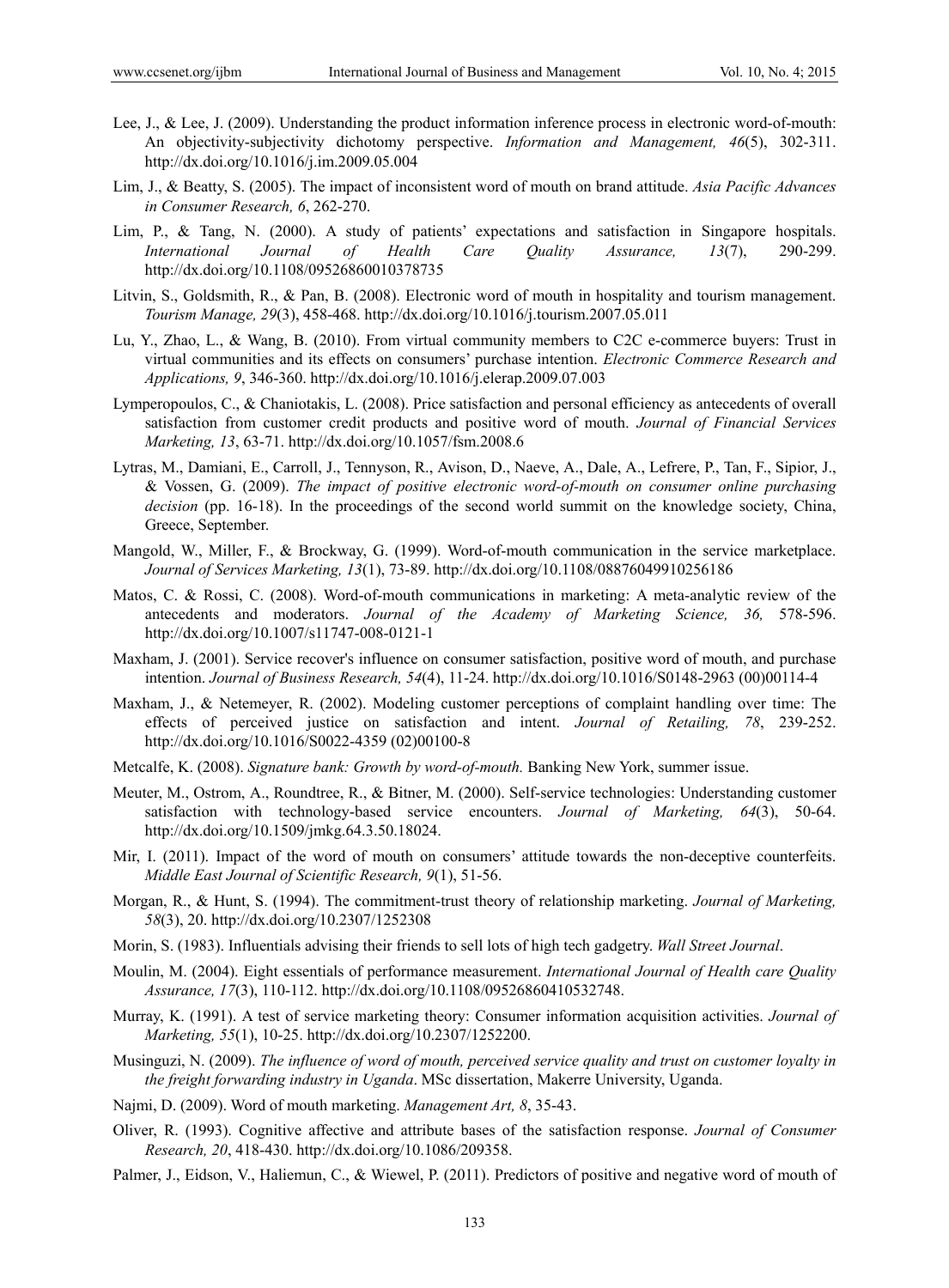university students: Strategic implications for institutions of higher education. *International Journal of Business and Social Science, 2*(7), 59-62.

- Parasuraman, A., Zeithmal, V., & Berry, L. (1988). SERVQUAL: A multiple-item scale for measuring customer perceptions of service quality. *Journal of Retailing, 64*(1), 12-40.
- Pincus, S., & Waters, L. (1977). Informational social influence and product quality judgments. *Journal of Applied Psychology, 62*(5), 615-619. http://dx.doi.org/10.1037/0021-9010.62.5.615
- Ping, W., Luping, S., & Luluo, P. (2013). Modeling product attitude formation process in online word-of-mouth. *Nankai Business Review International, 4*(3), 212-229. http://dx.doi.org/10.1108/NBRI-07-2013-0025
- Reichheld, F., & Sasser, W. (1990). Zero defections: Quality comes to services. *Harvard Business review*, 105-111.
- Richins, M. (1983). Negative word-of-mouth by dissatisfied consumers: A pilot study. *Journal of Marketing, 47*(1), 68-78. http://dx.doi.org/10.2307/3203428
- Roselius, T. (1971). Consumer ranking of risk reduction methods. *Journal of Marketing, 35*(January), 56-61. http://dx.doi.org/10.2307/1250565
- Scott, C., & Tybout, A. (1981). Theoretical perspective on the impact of negative information: Does valence matter. *Advances in Consumer Research, 8*(1), 408-409.
- Senecal, S., & Nantel, J. (2004). The influence of online product recommendations on consumer's online choices. *Journal of Retailing, 80*(2), 159-169. http://dx.doi.org/10.1016/j.jretai.2004.04.001
- Senecal, S., Kalczynski, P., & Nantel, J. (2005). Consumers' decision making process and their online shopping behavior: a clickstream analysis. *Journal of Business Research, 58*, 1599-1608. http://dx.doi.org/10.1016/j.jbusres.2004.06.003.
- Settle, R., & Alreck, P. (1989). Reducing buyer' sense of risk. *Marketing Communications, 14*(1), 34-40.
- Shirsaver, H., Gilaninia, S., & Almani, A. (2012). A study of factors influencing word of mouth in the Iranian banking industry. *Middle-East Journal of Scientific Research, 11*(4), 45-460.
- Silverman, G. (2001). The power of word of mouth. *Direct Marketing, 64*(5), 47.
- Singh, J., & Sirdeshmukh, D. (2000). Agency and trust mechanisms in consumer satisfaction and loyalty judgments. *Journal of the Academy of Marketing Science, 28*(1), 150–167. http://dx.doi.org/10.1177/0092070300281014.
- Soderland, M., & Rosengren, S. (2007). Receiving word of mouth from the service customer: An emotion-based effectiveness assessment. *Journal of Retailing and Consumer Services, 14*(2), 123-136. http://dx.doi.org/10.1016/j.jretconser.2006.10.001.
- Stafford, J. (1966). Effects of group influence on consumer brand preferences. *Journal of Marketing Research, 3*, 68-75. http://dx.doi.org/10.2307/3149437.
- Stokes, D., & Lomax, W. (2001). Taking control of word-of-mouth marketing: The case of an entrepreneurial hotelier. Occasional paper series number 14, Kingston Business School, Kingston University, 1-13.
- Sweeney, J., Soutar, G., & Mazzarol, T. (2008). Factors influencing word of mouth effectiveness: Receiver perspectives. *European Journal of Marketing, 42*(3/4), 344-364. http://dx.doi.org/10.1108/03090560810852977
- Tucker, T. (2011). Online word-of-mouth: Characteristics of Yelp.co review. *The Elon Journal of Undergraduate Research in Communications, 2*(1), 37-42.
- Venkatesan, M. (1966). Experimental study of consumer behavior, conformity and independence. *Journal of Marketing Research, 3*, 384-387. http://dx.doi.org/10.2307/3149855
- Vermeulen, I., & Seegers, D. (2009). Tried and tested: The impact of online hotel reviews on consumer consideration. *Tourism Management Journal, 30*(1), 123-127. http://dx.doi.org/10.1016/j.tourman.2008.04.008
- Von Wangenheim, F., & Bayon, T. (2004). The effect of word of mouth on service switching. *European Journal of Marketing, 38*(9/10), 1173-1185. http://dx.doi.org/10.1108/03090560410548924
- Walker, C. (1995). Word of mouth. *American Demographics, 17*(7), 38-44.
- Wisniewski & Wisniewski, H. (2005). Measuring service quality in hospital colposcopy clinic. *International*